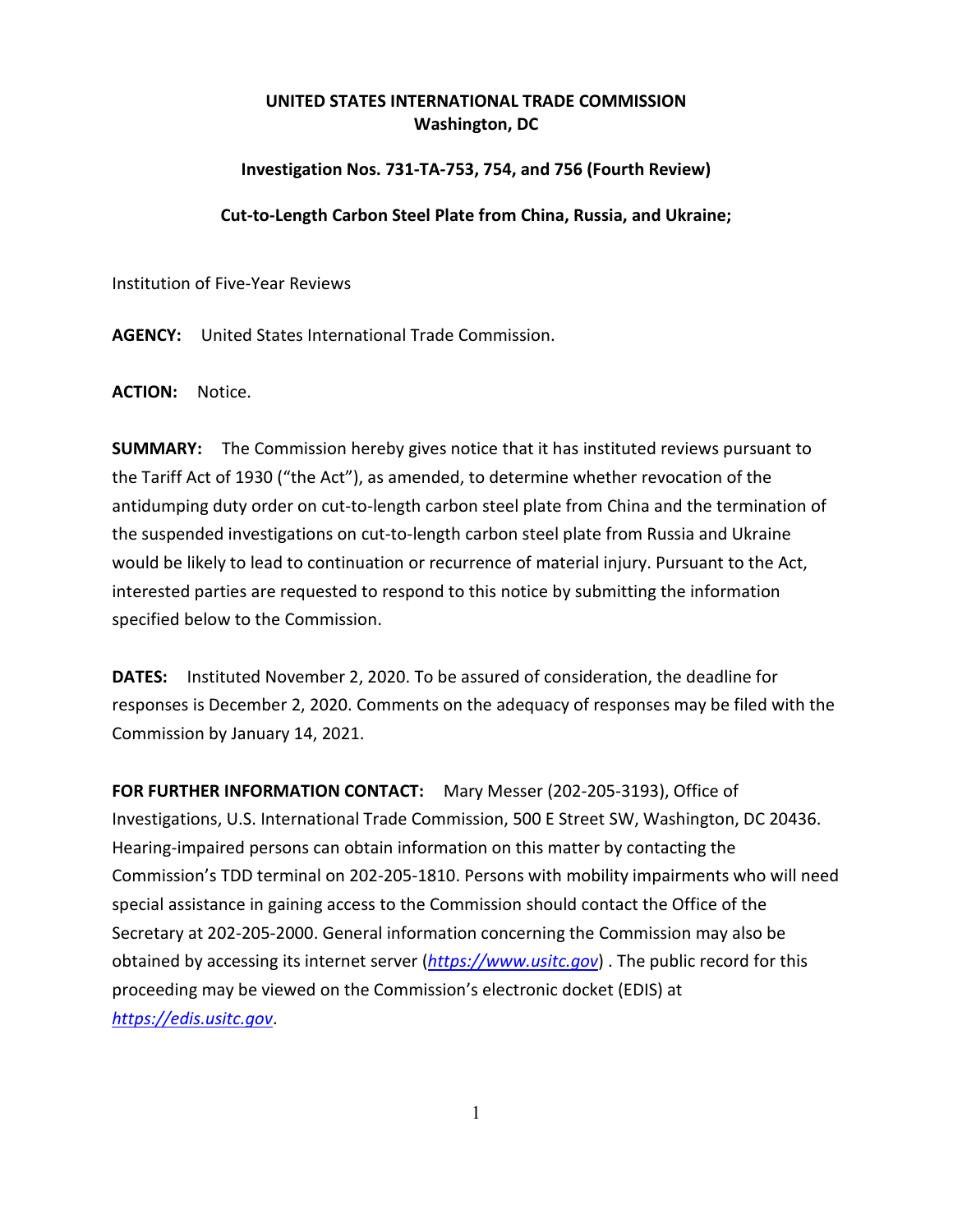## **SUPPLEMENTARY INFORMATION:**

**Background**.--On October 24, 1997, the Department of Commerce ("Commerce") suspended antidumping duty investigations on imports of cut-to-length carbon steel plate from China, Russia, and Ukraine (62 FR 61766, 61773, and 61780, November 19, 1997). Following the first five-year reviews by Commerce and the Commission, effective September 17, 2003, Commerce issued a continuation of the suspended investigations on imports of cut-to-length carbon steel plate from China, Russia, and Ukraine (68 FR 54417). The suspension agreement concerning cut-to-length carbon steel plate from China was subsequently terminated and an antidumping duty order was imposed effective November 3, 2003 (68 FR 60081). Commerce issued a continuation of the antidumping duty order on imports of cut-to-length carbon steel plate from China and of the suspended investigations on imports of cut-to-length carbon steel plate from Russia and Ukraine following the second five-year reviews (74 FR 57994, November 10, 2009) and third five-year reviews (80 FR 79306, December 21, 2015). The Commission is now conducting the fourth five-year reviews pursuant to section 751(c) of the Act, as amended (19 U.S.C. 1675(c)), to determine whether revocation of the order concerning China and termination of the suspended investigations concerning Russia and Ukraine would be likely to lead to continuation or recurrence of material injury to the domestic industry within a reasonably foreseeable time. Provisions concerning the conduct of this proceeding may be found in the Commission's Rules of Practice and Procedure at 19 CFR Part 201, Subparts A and B, and 19 CFR Part 207, Subparts A and F. The Commission will assess the adequacy of interested party responses to this notice of institution to determine whether to conduct full or expedited reviews. The Commission's determinations in any expedited reviews will be based on the facts available, which may include information provided in response to this notice.

**Definitions**.--The following definitions apply to these reviews:

- (1) *Subject Merchandise* is the class or kind of merchandise that is within the scope of the five-year reviews, as defined by Commerce.
- (2) The *Subject Countries* in these reviews are China, Russia, and Ukraine.
- (3) The *Domestic Like Product* is the domestically produced product or products which are like, or in the absence of like, most similar in characteristics and uses with, the *Subject Merchandise*. In its original determinations, the Commission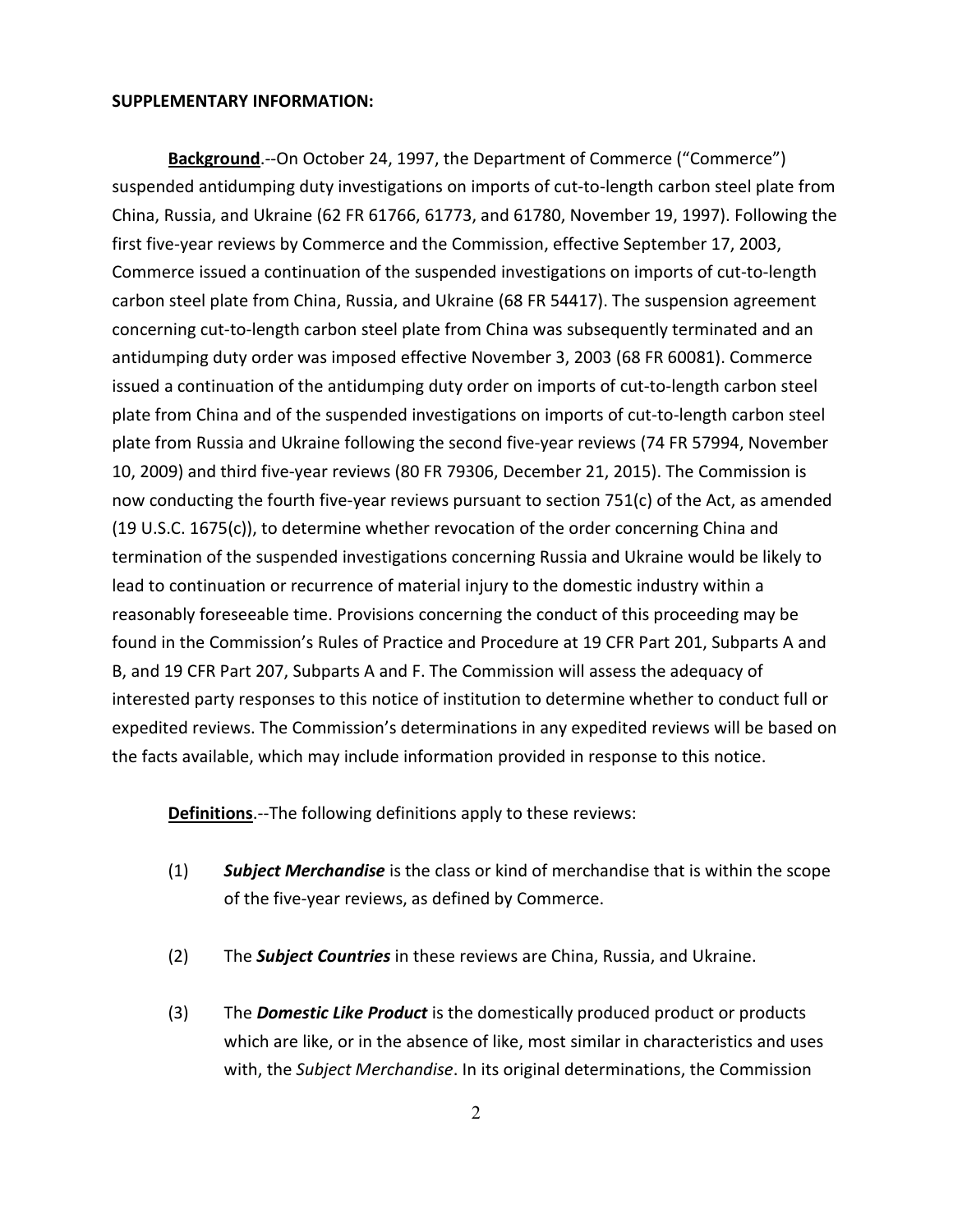defined the *Domestic Like Product* as cut-to-length plate, co-extensive with Commerce's scope, produced by U.S. mills or cut from coiled plate by service centers. In its full first, second, and third five-year review determinations, the Commission defined the *Domestic Like Product* as cut-to-length plate, including cut-to-length plate made from micro-alloy steel. One Commissioner defined the *Domestic Like Product* differently in the first five-year reviews.

- (4) The *Domestic Industry* is the U.S. producers as a whole of the *Domestic Like Product*, or those producers whose collective output of the *Domestic Like Product* constitutes a major proportion of the total domestic production of the product. In its original determinations and its full first, second, and third fiveyear review determinations, the Commission defined the *Domestic Industry* to include all producers of the *Domestic Like Product*, whether toll producers, integrated producers, or processors. One Commissioner defined the *Domestic Industry* differently in the first five-year reviews.
- (5) An *Importer* is any person or firm engaged, either directly or through a parent company or subsidiary, in importing the *Subject Merchandise* into the United States from a foreign manufacturer or through its selling agent.

**Participation in the proceeding and public service list**.--Persons, including industrial users of the *Subject Merchandise* and, if the merchandise is sold at the retail level, representative consumer organizations, wishing to participate in the proceeding as parties must file an entry of appearance with the Secretary to the Commission, as provided in § 201.11(b)(4) of the Commission's rules, no later than 21 days after publication of this notice in the *Federal Register*. The Secretary will maintain a public service list containing the names and addresses of all persons, or their representatives, who are parties to the proceeding.

Former Commission employees who are seeking to appear in Commission five-year reviews are advised that they may appear in a review even if they participated personally and substantially in the corresponding underlying original investigation or an earlier review of the same underlying investigation. The Commission's designated agency ethics official has advised that a five-year review is not the same particular matter as the underlying original investigation, and a five-year review is not the same particular matter as an earlier review of the same underlying investigation for purposes of 18 U.S.C. 207, the post-employment statute for Federal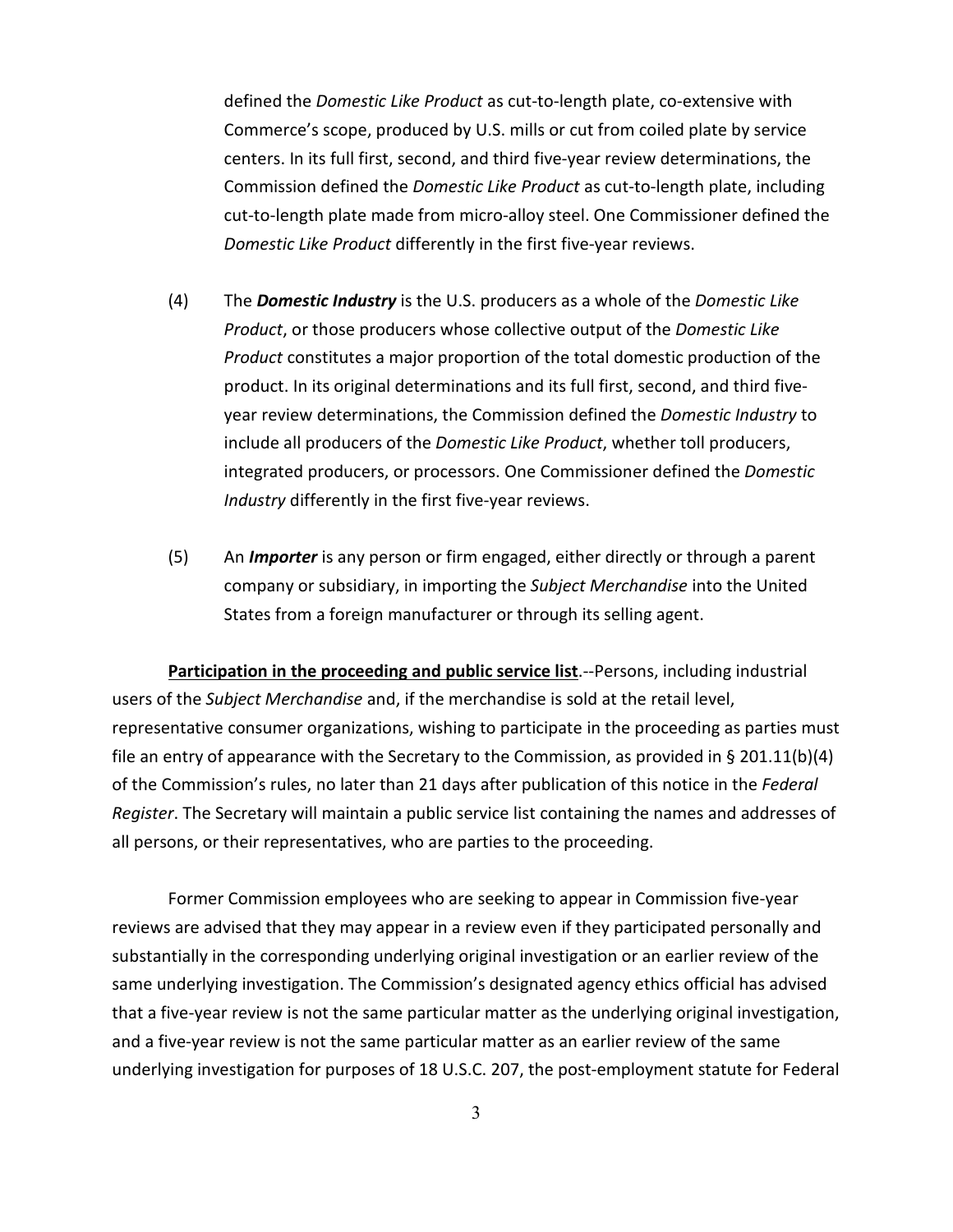employees, and Commission rule 201.15(b) (19 CFR 201.15(b)), 79 FR 3246 (Jan. 17, 2014), 73 FR 24609 (May 5, 2008). Consequently, former employees are not required to seek Commission approval to appear in a review under Commission rule 19 CFR 201.15, even if the corresponding underlying original investigation or an earlier review of the same underlying investigation was pending when they were Commission employees. For further ethics advice on this matter, contact Charles Smith, Office of the General Counsel, at 202-205-3408.

**Limited disclosure of business proprietary information (BPI) under an administrative protective order (APO) and APO service list**.--Pursuant to § 207.7(a) of the Commission's rules, the Secretary will make BPI submitted in this proceeding available to authorized applicants under the APO issued in the proceeding, provided that the application is made no later than 21 days after publication of this notice in the *Federal Register*. Authorized applicants must represent interested parties, as defined in 19 U.S.C. 1677(9), who are parties to the proceeding. A separate service list will be maintained by the Secretary for those parties authorized to receive BPI under the APO.

**Certification**.--Pursuant to § 207.3 of the Commission's rules, any person submitting information to the Commission in connection with this proceeding must certify that the information is accurate and complete to the best of the submitter's knowledge. In making the certification, the submitter will acknowledge that information submitted in response to this request for information and throughout this proceeding or other proceeding may be disclosed to and used: (i) by the Commission, its employees and Offices, and contract personnel (a) for developing or maintaining the records of this or a related proceeding, or (b) in internal investigations, audits, reviews, and evaluations relating to the programs, personnel, and operations of the Commission including under 5 U.S.C. Appendix 3; or (ii) by U.S. government employees and contract personnel, solely for cybersecurity purposes. All contract personnel will sign appropriate nondisclosure agreements.

**Written submissions**.--Pursuant to § 207.61 of the Commission's rules, each interested party response to this notice must provide the information specified below. The deadline for filing such responses is December 2, 2020. Pursuant to § 207.62(b) of the Commission's rules, eligible parties (as specified in Commission rule 207.62(b)(1)) may also file comments concerning the adequacy of responses to the notice of institution and whether the Commission should conduct expedited or full reviews. The deadline for filing such comments is January 14, 2021. All written submissions must conform with the provisions of § 201.8 of the Commission's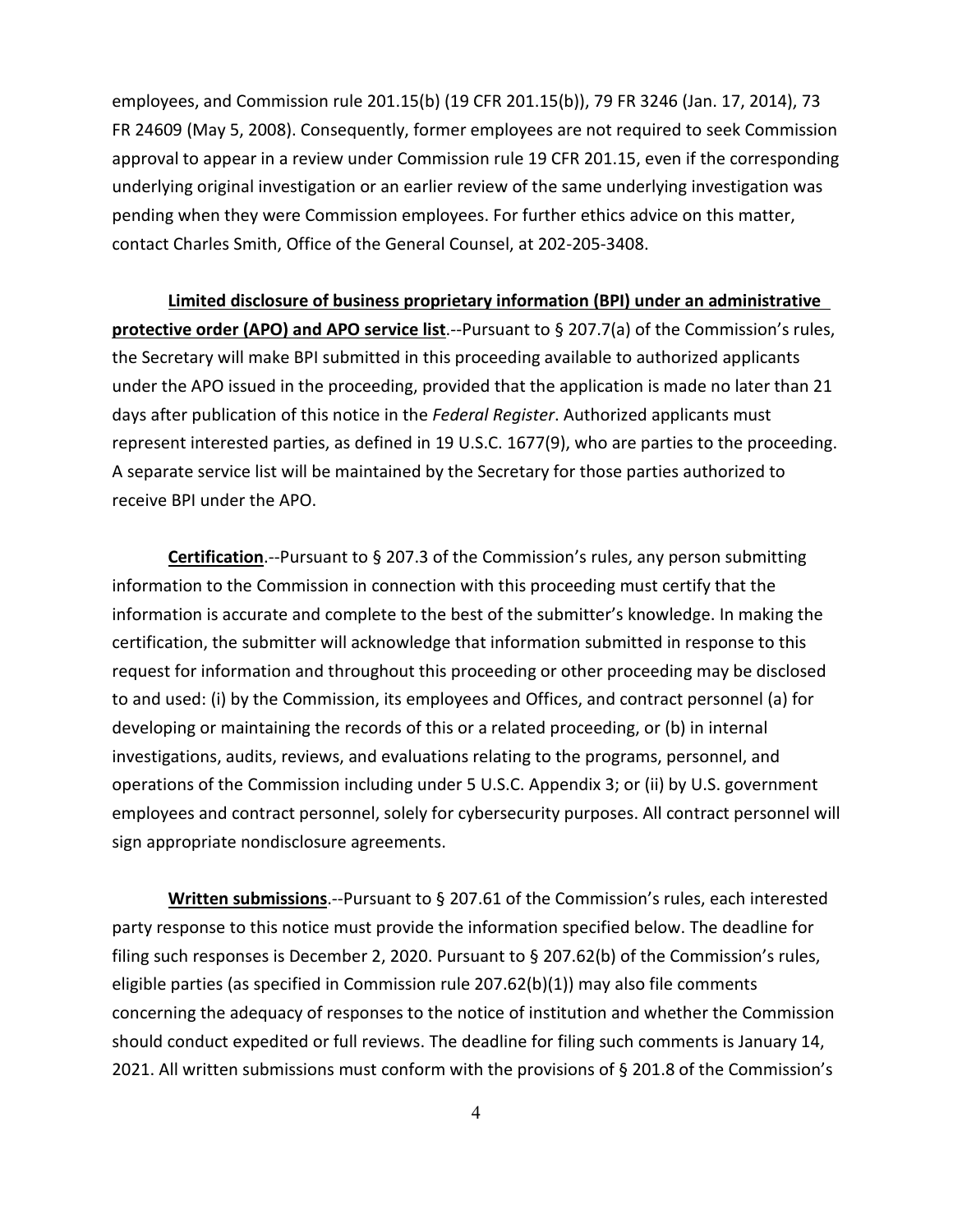rules; any submissions that contain BPI must also conform with the requirements of §§ 201.6, 207.3, and 207.7 of the Commission's rules. The Commission's *Handbook on Filing Procedures*, available on the Commission's website at

[https://www.usitc.gov/documents/handbook\\_on\\_filing\\_procedures.pdf,](https://www.usitc.gov/documents/handbook_on_filing_procedures.pdf) elaborates upon the Commission's procedures with respect to filings. Also, in accordance with §§ 201.16(c) and 207.3 of the Commission's rules, each document filed by a party to the proceeding must be served on all other parties to the proceeding (as identified by either the public or APO service list as appropriate), and a certificate of service must accompany the document (if you are not a party to the proceeding you do not need to serve your response).

Please note the Secretary's Office will accept only electronic filings at this time. Filings must be made through the Commission's Electronic Document Information System (EDIS, [https://edis.usitc.gov\)](https://edis.usitc.gov/). No in-person paper-based filings or paper copies of any electronic filings will be accepted until further notice.

No response to this request for information is required if a currently valid Office of Management and Budget ("OMB") number is not displayed; the OMB number is 3117 0016/USITC No. 20-5-474, expiration date June 30, 2023. Public reporting burden for the request is estimated to average 15 hours per response. Please send comments regarding the accuracy of this burden estimate to the Office of Investigations, U.S. International Trade Commission, 500 E Street SW, Washington, DC 20436.

**Inability to provide requested information**.--Pursuant to § 207.61(c) of the Commission's rules, any interested party that cannot furnish the information requested by this notice in the requested form and manner shall notify the Commission at the earliest possible time, provide a full explanation of why it cannot provide the requested information, and indicate alternative forms in which it can provide equivalent information. If an interested party does not provide this notification (or the Commission finds the explanation provided in the notification inadequate) and fails to provide a complete response to this notice, the Commission may take an adverse inference against the party pursuant to § 776(b) of the Act (19 U.S.C. 1677e(b)) in making its determinations in the reviews.

**INFORMATION TO BE PROVIDED IN RESPONSE TO THIS NOTICE OF INSTITUTION:** If you are a domestic producer, union/worker group, or trade/business association; import/export *Subject Merchandise* from more than one *Subject Country*; or produce *Subject Merchandise* in more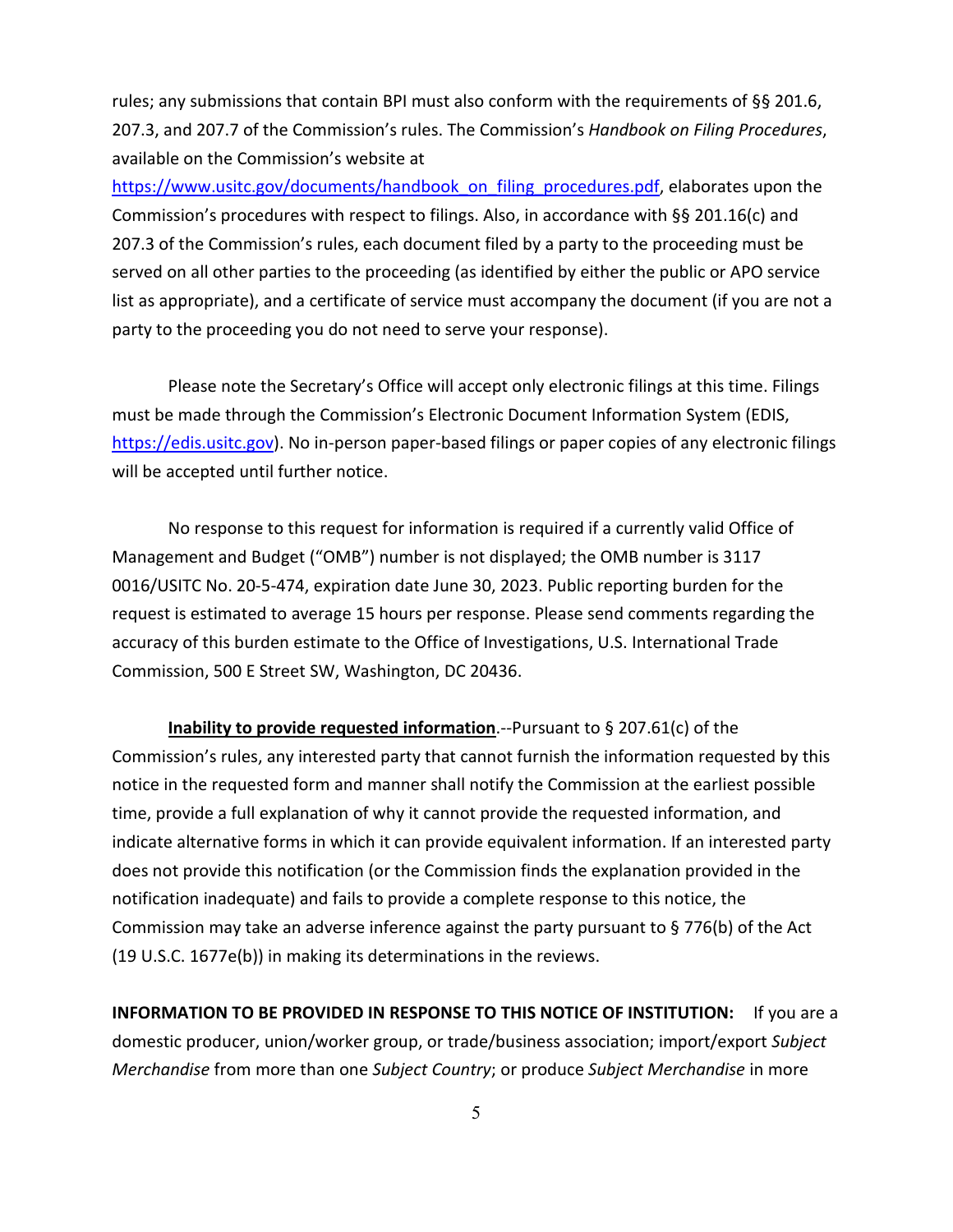than one *Subject Country*, you may file a single response. If you do so, please ensure that your response to each question includes the information requested for each pertinent *Subject Country.* As used below, the term "firm" includes any related firms.

- (1) The name and address of your firm or entity (including World Wide Web address) and name, telephone number, fax number, and E-mail address of the certifying official.
- (2) A statement indicating whether your firm/entity is an interested party under 19 U.S.C. 1677(9) and if so, how, including whether your firm/entity is a U.S. producer of the *Domestic Like Product*, a U.S. union or worker group, a U.S. importer of the *Subject Merchandi*se, a foreign producer or exporter of the *Subject Merchandise*, a U.S. or foreign trade or business association (a majority of whose members are interested parties under the statute), or another interested party (including an explanation). If you are a union/worker group or trade/business association, identify the firms in which your workers are employed or which are members of your association.
- (3) A statement indicating whether your firm/entity is willing to participate in this proceeding by providing information requested by the Commission.
- (4) A statement of the likely effects of the revocation of the antidumping duty order concerning China and the termination of the suspended investigations concerning Russia and Ukraine on the *Domestic Industry* in general and/or your firm/entity specifically. In your response, please discuss the various factors specified in section 752(a) of the Act (19 U.S.C. 1675a(a)) including the likely volume of subject imports, likely price effects of subject imports, and likely impact of imports of *Subject Merchandise* on the *Domestic Industry*.
- (5) A list of all known and currently operating U.S. producers of the *Domestic Like Product*. Identify any known related parties and the nature of the relationship as defined in  $\S$ 771(4)(B) of the Act (19 U.S.C. 1677(4)(B)).
- (6) A list of all known and currently operating U.S. importers of the *Subject Merchandise* and producers of the *Subject Merchandise* in each *Subject Country* that currently export or have exported *Subject Merchandise* to the United States or other countries after 2014.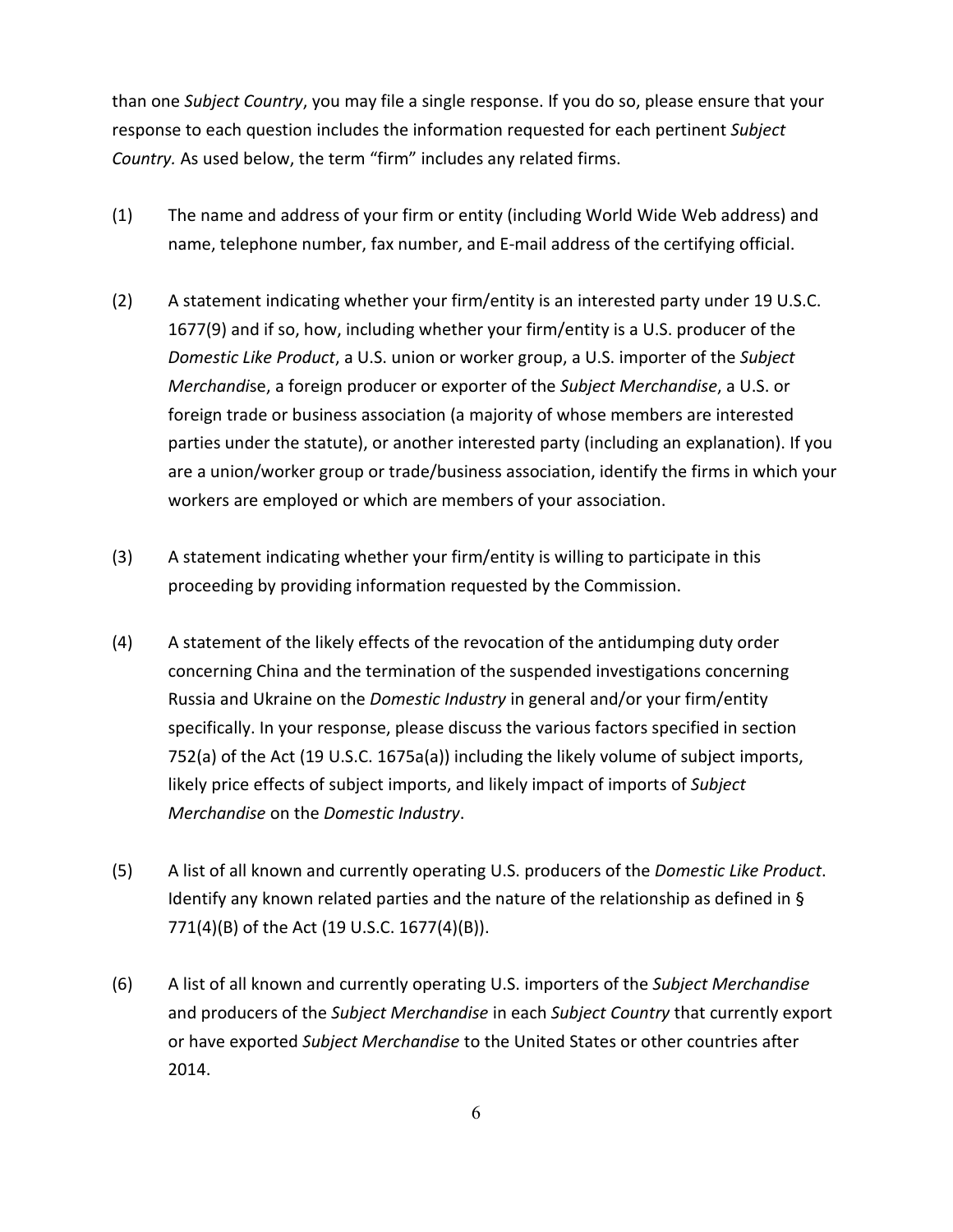- (7) A list of 3-5 leading purchasers in the U.S. market for the *Domestic Like Product* and the *Subject Merchandise* (including street address, World Wide Web address, and the name, telephone number, fax number, and E-mail address of a responsible official at each firm).
- (8) A list of known sources of information on national or regional prices for the *Domestic Like Product* or the *Subject Merchandise* in the U.S. or other markets.
- (9) If you are a U.S. producer of the *Domestic Like Product*, provide the following information on your firm's operations on that product during calendar year 2019, except as noted (report quantity data in short tons and value data in U.S. dollars, f.o.b. plant). If you are a union/worker group or trade/business association, provide the information, on an aggregate basis, for the firms in which your workers are employed/which are members of your association.
	- (a) Production (quantity) and, if known, an estimate of the percentage of total U.S. production of the *Domestic Like Product* accounted for by your firm's(s') production;
	- (b) Capacity (quantity) of your firm to produce the *Domestic Like Product* (that is, the level of production that your establishment(s) could reasonably have expected to attain during the year, assuming normal operating conditions (using equipment and machinery in place and ready to operate), normal operating levels (hours per week/weeks per year), time for downtime, maintenance, repair, and cleanup, and a typical or representative product mix);
	- (c) the quantity and value of U.S. commercial shipments of the *Domestic Like Product* produced in your U.S. plant(s);
	- (d) the quantity and value of U.S. internal consumption/company transfers of the *Domestic Like Product* produced in your U.S. plant(s); and
	- (e) the value of (i) net sales, (ii) cost of goods sold (COGS), (iii) gross profit, (iv) selling, general and administrative (SG&A) expenses, and (v) operating income of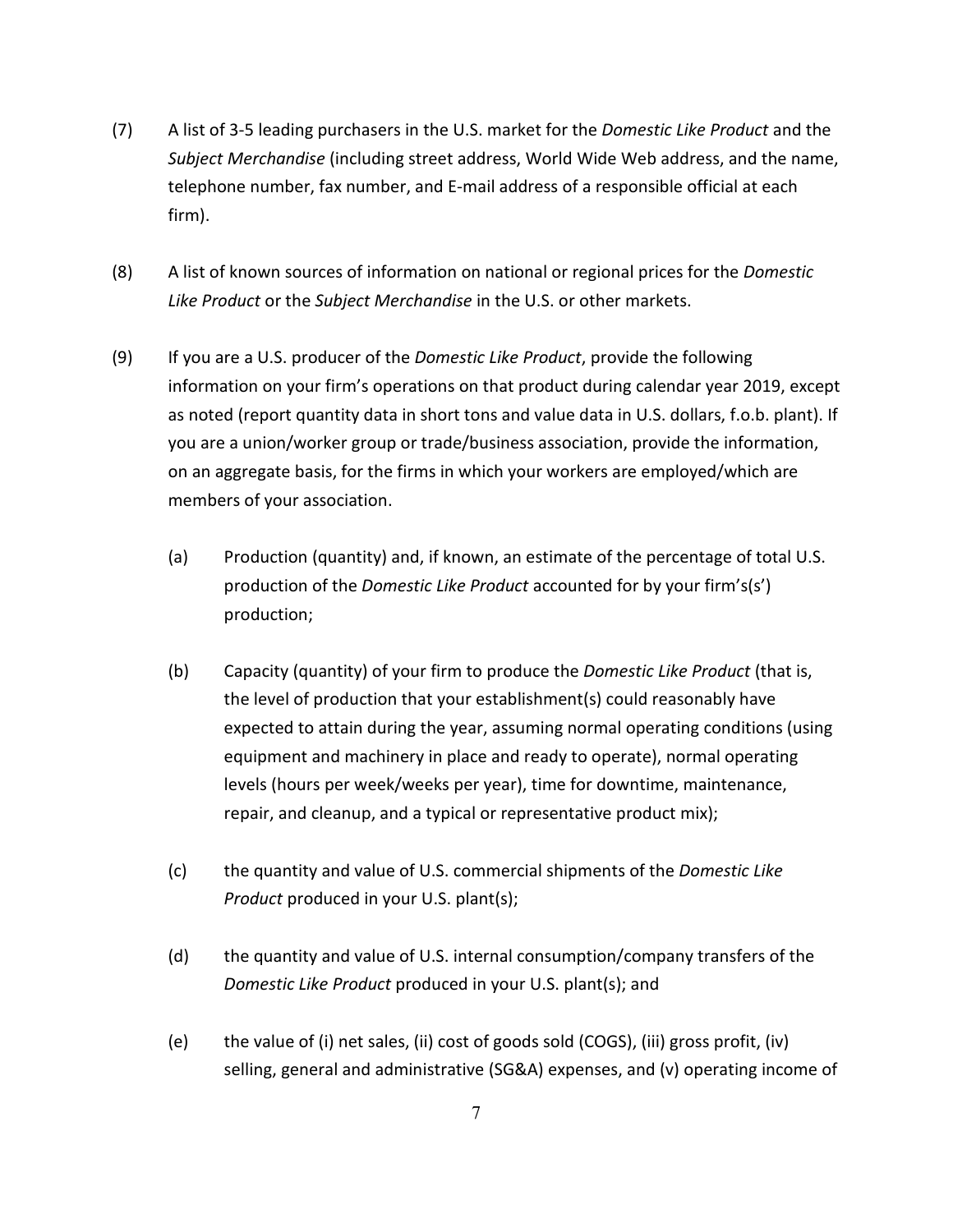the *Domestic Like Product* produced in your U.S. plant(s) (include both U.S. and export commercial sales, internal consumption, and company transfers) for your most recently completed fiscal year (identify the date on which your fiscal year ends).

- (10) If you are a U.S. importer or a trade/business association of U.S. importers of the *Subject Merchandise* from any *Subject Country*, provide the following information on your firm's(s') operations on that product during calendar year 2019 (report quantity data in short tons and value data in U.S. dollars). If you are a trade/business association, provide the information, on an aggregate basis, for the firms which are members of your association.
	- (a) The quantity and value (landed, duty-paid but not including antidumping duties) of U.S. imports and, if known, an estimate of the percentage of total U.S. imports of *Subject Merchandise* from each *Subject Country* accounted for by your firm's(s') imports;
	- (b) the quantity and value (f.o.b. U.S. port, including antidumping duties) of U.S. commercial shipments of *Subject Merchandise* imported from each *Subject Country*; and
	- (c) the quantity and value (f.o.b. U.S. port, including antidumping duties) of U.S. internal consumption/company transfers of *Subject Merchandise* imported from each *Subject Country*.
- (11) If you are a producer, an exporter, or a trade/business association of producers or exporters of the *Subject Merchandise* in any *Subject Country*, provide the following information on your firm's(s') operations on that product during calendar year 2019 (report quantity data in short tons and value data in U.S. dollars, landed and duty-paid at the U.S. port but not including antidumping duties). If you are a trade/business association, provide the information, on an aggregate basis, for the firms which are members of your association.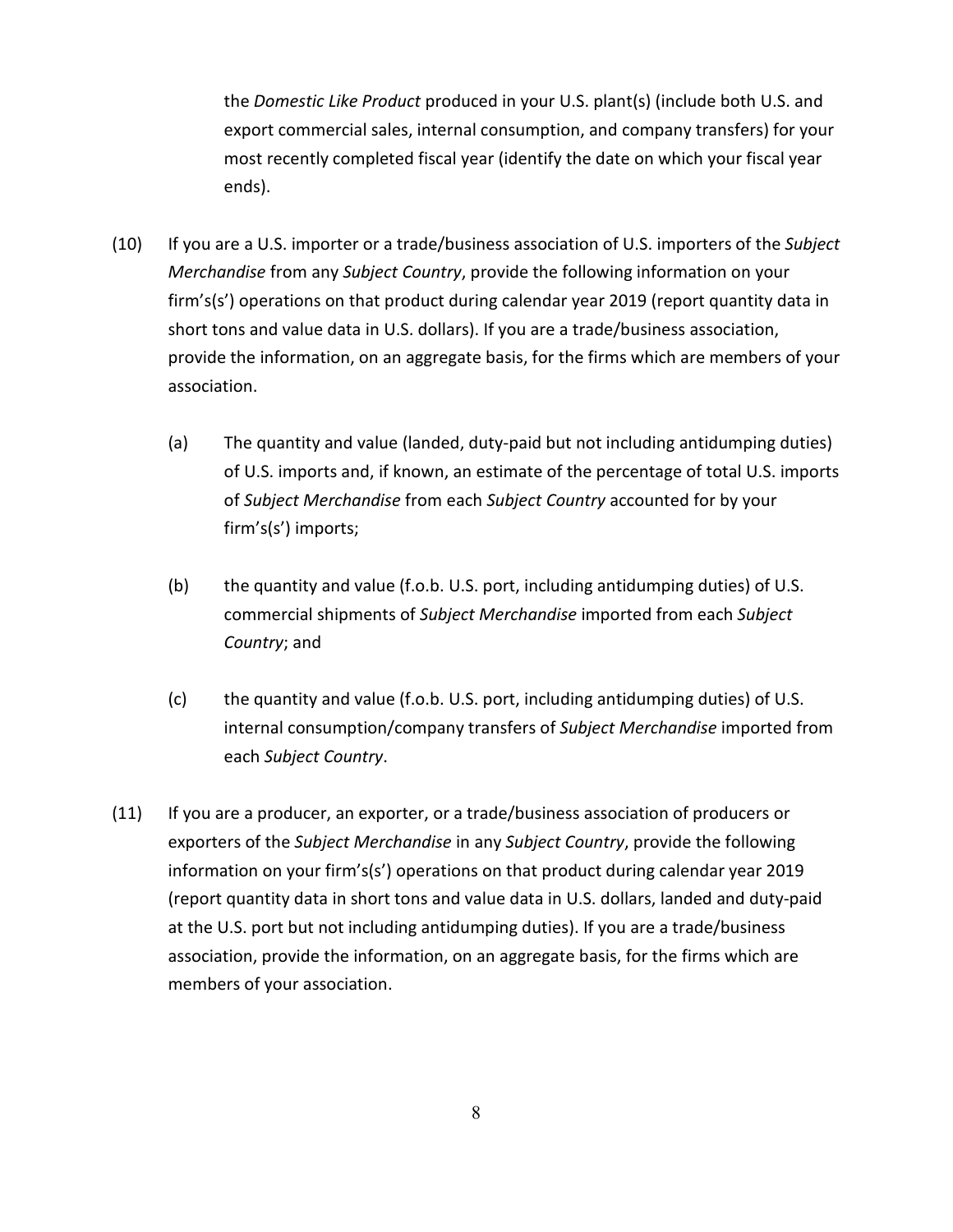- (a) Production (quantity) and, if known, an estimate of the percentage of total production of *Subject Merchandise* in each *Subject Country* accounted for by your firm's(s') production;
- (b) Capacity (quantity) of your firm(s) to produce the *Subject Merchandise* in each *Subject Country* (that is, the level of production that your establishment(s) could reasonably have expected to attain during the year, assuming normal operating conditions (using equipment and machinery in place and ready to operate), normal operating levels (hours per week/weeks per year), time for downtime, maintenance, repair, and cleanup, and a typical or representative product mix); and
- (c) the quantity and value of your firm's(s') exports to the United States of *Subject Merchandise* and, if known, an estimate of the percentage of total exports to the United States of *Subject Merchandise* from each *Subject Country* accounted for by your firm's(s') exports.
- (12) Identify significant changes, if any, in the supply and demand conditions or business cycle for the *Domestic Like Product* that have occurred in the United States or in the market for the *Subject Merchandise* in each *Subject Country* after 2014, and significant changes, if any, that are likely to occur within a reasonably foreseeable time. Supply conditions to consider include technology; production methods; development efforts; ability to increase production (including the shift of production facilities used for other products and the use, cost, or availability of major inputs into production); and factors related to the ability to shift supply among different national markets (including barriers to importation in foreign markets or changes in market demand abroad). Demand conditions to consider include end uses and applications; the existence and availability of substitute products; and the level of competition among the *Domestic Like Product* produced in the United States, *Subject Merchandise* produced in each *Subject Country*, and such merchandise from other countries.
- (13) **(OPTIONAL)** A statement of whether you agree with the above definitions of the *Domestic Like Product* and *Domestic Industry*; if you disagree with either or both of these definitions, please explain why and provide alternative definitions.